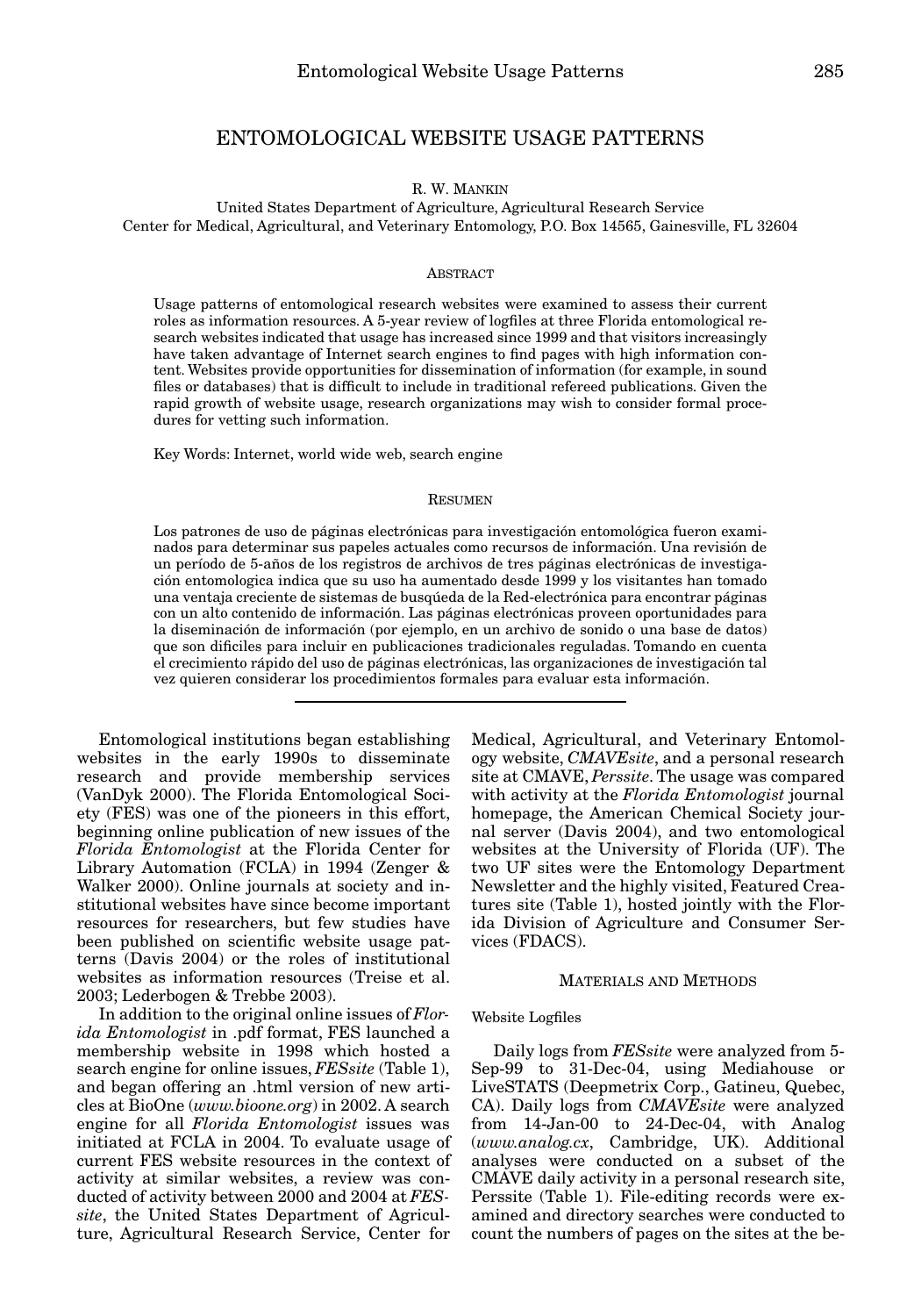TABLE 1. DESCRIPTIONS AND INTERNET ADDRESSES (URLS) OF FREQUENTLY ACCESSED CMAVE, FES AND UF ENTO-MOLOGY WEB PAGES, WITH ASSOCIATED SITE/PAGE NAMES.

| Description                   | URL                                           | Site/Page name    |
|-------------------------------|-----------------------------------------------|-------------------|
| CMAVE website                 | cmave.usda.ufl.edu                            | <b>CMAVE</b> site |
| <b>CMAVE</b> home             | cmave.usda.ufl.edu/index.html                 | <b>CMAVEhpage</b> |
| IFAHI Unit home <sup>1</sup>  | cmave.usda.ufl.edu/ifahi/index.html           |                   |
| Formis database <sup>2</sup>  | cmave.usda.ufl.edu/formis/                    |                   |
| CMAVE publ. list              | cmave.usda.ufl.edu/publications.html          |                   |
| Personal website              | cmave.usda.ufl.edu/~rmankin                   | Perssite          |
| Personal home                 | cmave.usda.ufl.edu/~rmankin/index.html        | Pershpage         |
| Sound library                 | cmave.usda.ufl.edu/~rmankin/soundlibrary.html | Perssound         |
| FES website                   | flaentsoc.org                                 | <b>FESsite</b>    |
| FES home                      | flaentsoc.org/index.html                      | FEShpage          |
| $F1aEnt$ search <sup>3</sup>  | flaentsoc.org/FEASearch.cfm                   |                   |
| FlaEnt home link <sup>4</sup> | flaentsoc.org/fe.html                         |                   |
| $FES$ pests <sup>5</sup>      | flaentsoc.org/fespestweblinks2.html           |                   |
| FES Fla. insects <sup>6</sup> | flaentsoc.org/arthropdiversity/               |                   |
| UF/FDAC featured creatures    | creatures.ifas.ufl.edu/                       |                   |
| UF Entomology newsletter      | entnews.ifas.ufl.edu/                         |                   |

1 CMAVE Imported Fire Ant and Household Insects Research Unit home.

2 Bibliography of ant literature.

3 Link to original search engine for 1993-2004 *Florida Entomologist* online issues.

4 FES page with information and links to *Florida Entomologist* journal homepage (Fig. 1B).

5 Links to information about Florida pest insects.

6 Florida Arthropod Conservation homepage.

ginnings and ends of the analysis periods. The Florida Entomologist home page (*http:// www.fcla.edu/FlaEnt/index.htm*) was monitored with Net.Data (IBM, Armonk, NY).

Requests for FES, CMAVE, and personal research website pages were also compared with records of monthly page views of the UF, IFAS Entomology and Nematology Newsletter and the UF, IFAS/FDACS Featured Creatures websites analyzed by LiveSTATS from 1-Jan-02 to 31-Dec-04.

#### Logfile Analysis Procedures

Logfile software typically provides information about the originators of requests, and the numbers of successful and unsuccessful requests for pages (files with .htm or .html extensions), as well as graphics, .pdf, .wav, or other files embedded in the pages (Srivastava et al. 2000). Unless otherwise specified below, the counts listed in this report refer only to successful requests for (.htm and .html) web pages and not directly to requests for embedded files.

CMAVE and FES website page monthly totals were estimated by summing the counts from all successful views of pages at the website in the 30 days preceding the count. To evaluate the contribution of specific pages to website totals, monthly page views also were counted individually for several frequently accessed FES, CMAVE, and personal research pages (Table 1). The Featured Creatures and Newsletter monthly totals were determined from daily counts.

Monthly totals were counted for page queries initiated by easily identifiable search engines, including Google, MSN, Yahoo, Ask Jeeves, Alta Vista, HotBot, and Lycos. Potential relationships between website page-view rates and search engine query rates were tested with Proc GLM (SAS Institute 1988).

## **RESULTS**

#### Website and Home Page View Rates

Between 2000 and 2005, the rates of page views of the FES (*FESsite*), CMAVE (*CMAVEsite*), and personal research (*Perssite*) websites increased 2.8-, 6.7-, and 9.5-fold, respectively (Fig. 1A), or 0.6-, 1.3-, and 1.9-fold per year, respectively. The greatest rate of increase was seen at the Featured Creatures website which increased 6.3-fold between January 2002 and December 2004, or 3.1-fold per year. The activity at FES and personal research website pages in 2003-2004 was similar in magnitude to the 3316 monthly queries of the American Chemical Society Server by chemists at Cornell University in 2002-03 (Davis 2004). Apart from the homepage, the *Florida Entomologist* search engine was the most frequently viewed page at *FESsite*. The insect sound library (Leslie 2002) was the most frequently viewed page at *CMAVEsite*. These two pages are considered in greater detail below.

The general trend of increasing rates of page views was modulated by a yearly cycle. As expected with smaller audiences at holidays, the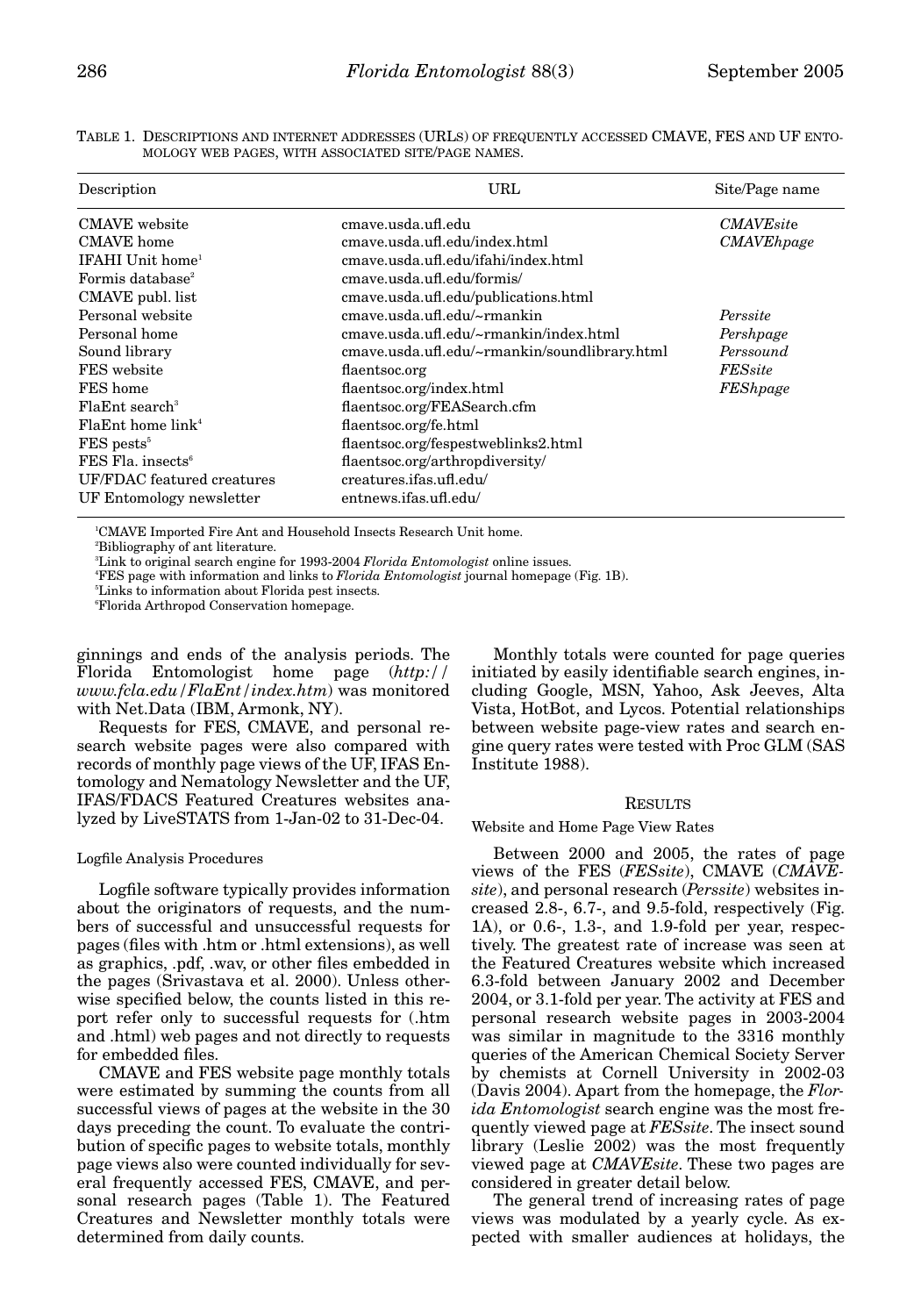

Fig. 1. A) Numbers of Featured Creatures (dot-dashed line), CMAVE (dotted line), FES (solid line), UF Entomology newsletter (dot-dot-dashed line), and Personal website (dashed line) pages viewed monthly between September 1999 and December 2004 (page addresses in Table 1); B) Numbers of CMAVE, FES, Personal, and FlaEnt journal (dot-dashed line) homepages viewed per month between September 1999 and December 2004 (page addresses in Table 1).

view rates at all of the entomological web sites decreased briefly each year in December and January. Increased rates of page views were observed at *FESsite* in each year in June and July, probably due to activities involving the annual meeting. Increased rates of viewing at the Featured Creatures website occurred in August and September,

near the beginning of the elementary and secondary school year.

Part of the increased activity between 2000 and 2005 at the FES and CMAVE websites could have been due to an increase in the numbers of web pages at each site, but the percentage increase in page-view rates exceeded the percent-

TABLE 2. REGRESSION EQUATION STATISTICS FOR RELATIONSHIPS BETWEEN PAGE-VIEW RATES AND SEARCH ENGINE QUERY RATES, LISTED BY DECREASING *r*<sup>2</sup> .

| Name              | $F^{\scriptscriptstyle 1}$ | $r^2$ | $Root MSE^2$ |
|-------------------|----------------------------|-------|--------------|
| Perssite          | 161.06                     | 0.797 | 2586.48      |
| FESsite           | 143.13                     | 0.777 | 1722.06      |
| <b>CMAVE</b> site | 131.37                     | 0.762 | 8032.98      |
| Perssound         | 60.89                      | 0.596 | 672.64       |
| Pershpage         | 48.24                      | 0.541 | 68.14        |
| FEShpage          | 23.10                      | 0.360 | 275.28       |
| CMAVEhpage        | 13.42                      | 0.247 | 686.24       |

 $^{1}df = 1,41, P < 0.001$  for all variables except for *CMAVEhpage*, with  $P = 0.007$ . 2 Mean Square Error.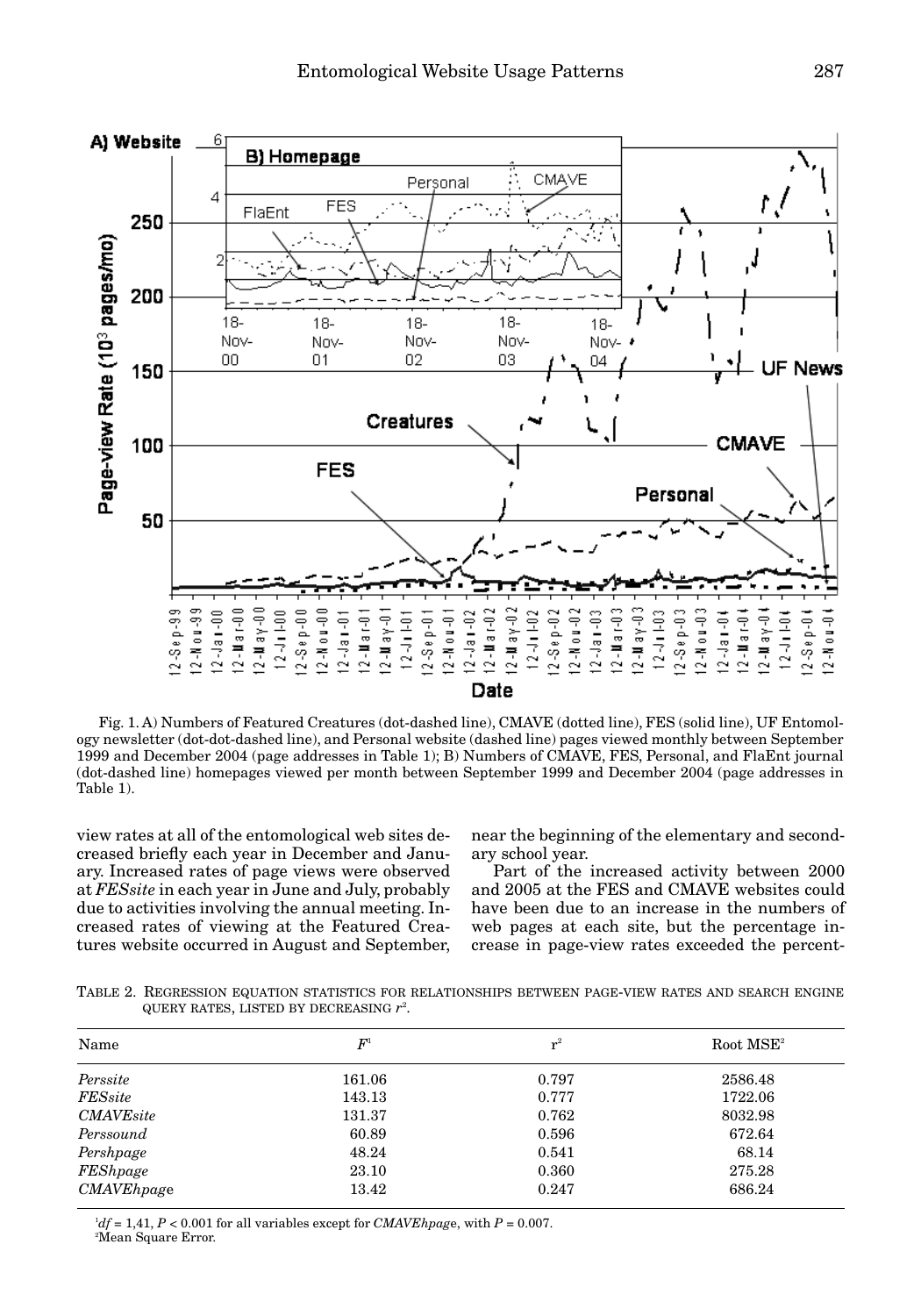| Name (unit)                                                           | Estimate  | SЕ      | $\boldsymbol{P}$ |
|-----------------------------------------------------------------------|-----------|---------|------------------|
| $A_{\textit{CMAVEsite}}$ (pages)                                      | 13550.130 | 2299.41 | < 0.0001         |
| $B_{\textit{\tiny{CMAVEsite}}}$ (pages/query)                         | 9.750     | 0.85    | < 0.0001         |
| $A_{\textit{\tiny{CMAVE}}}\textit{ (pages)}$                          | 2202.080  | 196.43  | < 0.001          |
| $B_{\textit{CMAVElpage}}$ (pages/query)                               | 0.267     | 0.073   | 0.007            |
| $A_{\rm \scriptscriptstyle FESsite}$ (pages)                          | 1497.300  | 626.68  | 0.0216           |
| $B_{\text{res}_{site}}$ (pages/query)                                 | 6.700     | 0.56    | < 0.001          |
| $A_{\it FEShpage}({\rm pages})$                                       | 589.100   | 100.10  | < 0.0001         |
| $B_{\textit{FEShpage}}$ (pages/query)                                 | 0.430     | 0.09    | < 0.0001         |
| $A_{\scriptscriptstyle\it{Perssite}}\,(\rm{pages})$                   | 2141.320  | 722.57  | 0.0050           |
| $B_{\text{Perssite}}$ (pages/query)                                   | 12.830    | 1.01    | < 0.0001         |
| $A_{\scriptscriptstyle \textit{Personal}}\left(\textit{pages}\right)$ | 590.070   | 187.92  | 0.0031           |
| $B_{\scriptscriptstyle Persound}$ (pages/query)                       | 2.050     | 0.26    | < 0.0001         |
| $A_{\scriptscriptstyle{Pershpage}}$ (pages)                           | 203.070   | 19.04   | < 0.0001         |
| $B_{\scriptscriptstyle{Pershpage}}$ (pages/query)                     | 0.180     | 0.03    | < 0.0001         |

TABLE 3. REGRESSION COEFFICIENT ESTIMATES AND STANDARD ERRORS (SE) FOR RELATIONSHIPS BETWEEN PAGE-VIEW RATES AND SEARCH ENGINE QUERY RATES.

age increase in web pages. The numbers of web pages increased only from 136 to 619 (455%) at *CMAVEsite*, 85 to 188 (221%) at *FESsite*, and 32 to 84 (262%) at *Perssite*.

In contrast with the website activity, there was less evidence of a trend in the rates of views of FES, CMAVE, and personal research homepages (Fig. 1B). However, there was an increased rate of



Fig. 2. Comparison of A) website and B) homepage view rates with search engine query rates for CMAVE (hashes, dotted lines), Personal (open circles, dashed lines), FES (dots, solid lines), and Insect sound library (triangles, dot-dashed line), websites.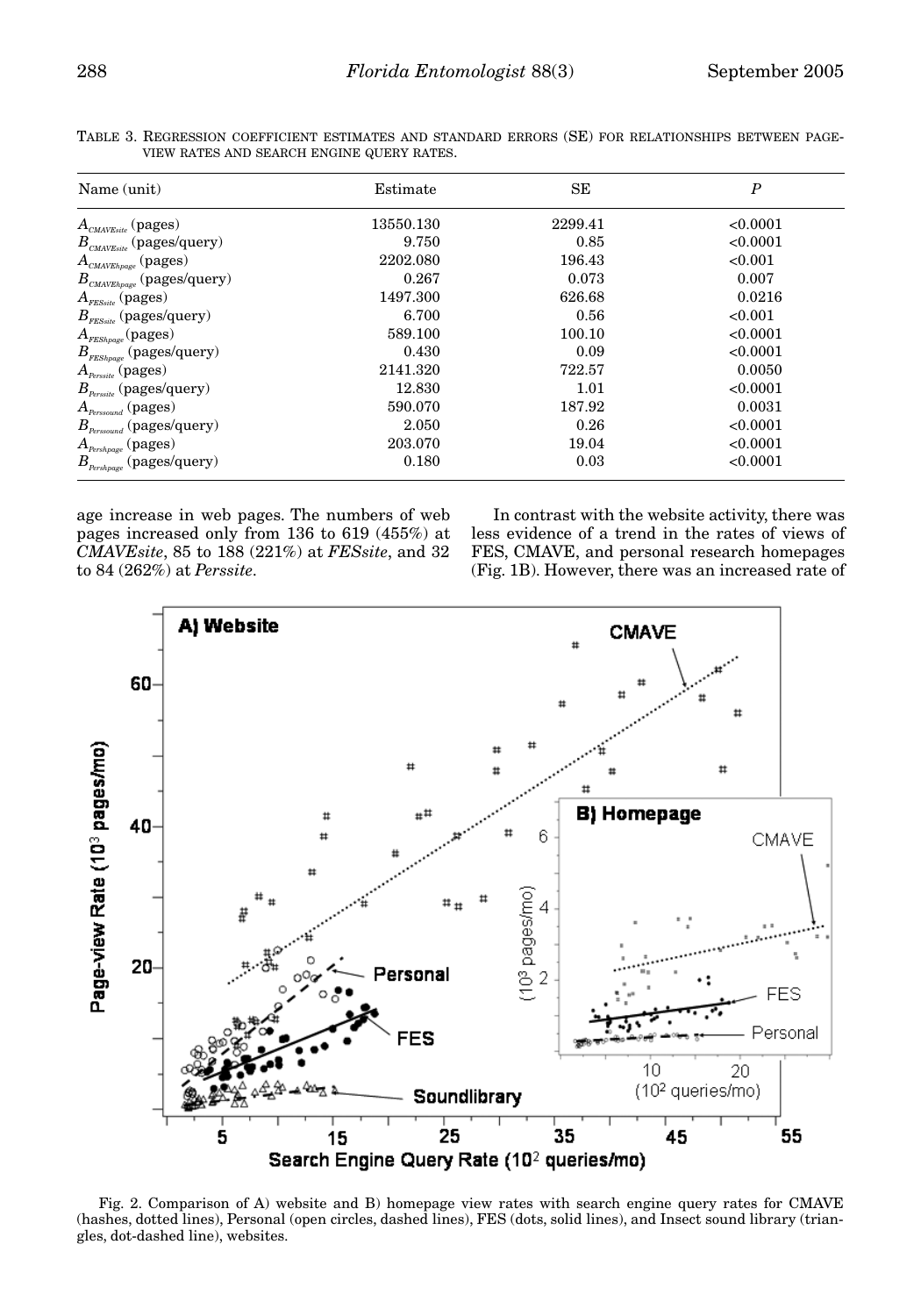

Fig. 3. Rates of viewing of frequently accessed pages at *FESsite*: *Florida Entomologist* text-search engine (solid line), *Florida Entomologist* information page (dotted line), Florida pest control methods (dot-dashed line), insect diversity (dot-dot-dashed line).

viewing of the *Florida Entomologist* journal homepage during 2004 (Fig. 1B) similar to the website trend in Fig. 1A. The difference between the usage patterns for *CMAVEsite*, *FESsite*, *Perssite*, and the corresponding homepages suggests that the behavior of visitors at those three sites (but not at the journal) may have changed over time. If a typical user enters a website through the homepage and then visits five or fewer pages altogether (Cooper 2001), about 15% or more of the pages viewed would be expected to be homepages. Instead, the percentage of homepage views at the CMAVE, FES, and personal websites had declined below 8% by August 2004. Perhaps, experienced visitors were bookmarking pages of interest in one session and then returning to the bookmarked pages directly rather than through the homepage. Alternatively, visitors may have accessed multiple pages directly from a search engine, in which case the rates of website page views might be reflected in search-engine query rates.

## Comparisons of Page-Views and Search Engine Queries

The hypothesis that the rates of viewing of pages at CMAVE, FES, and personal research

websites between 2000 and 2005 were proportional to search engine query rates was tested under the model:

## PageViewRate  $=A + B$  QueryRate,

where PageViewRate is the number of page views per month at a specified website and QueryRate is the number of search engine requests per month for pages at that site. The regressions for the CMAVE, FES, and personal websites, the corresponding home pages, and the insect sound library page are compared in Table 2. The regression coefficients are listed in Table 3 and the relationships are graphed in Fig. 2. The coefficients of determination for website page-view rates and search engine query rates were larger than for the home pages, but all of the regressions in Table 2 were statistically significant.

The slopes of the regression equations for *CMAVEsite*, *FESsite* and *Perssite* (Table 3, Fig. 2A) were all greater than 6 views per query, while the slopes of the regression equations for the corresponding home pages (Fig. 2B) were all less than 0.5 views per query. The large difference in the slopes of the website and homepage page-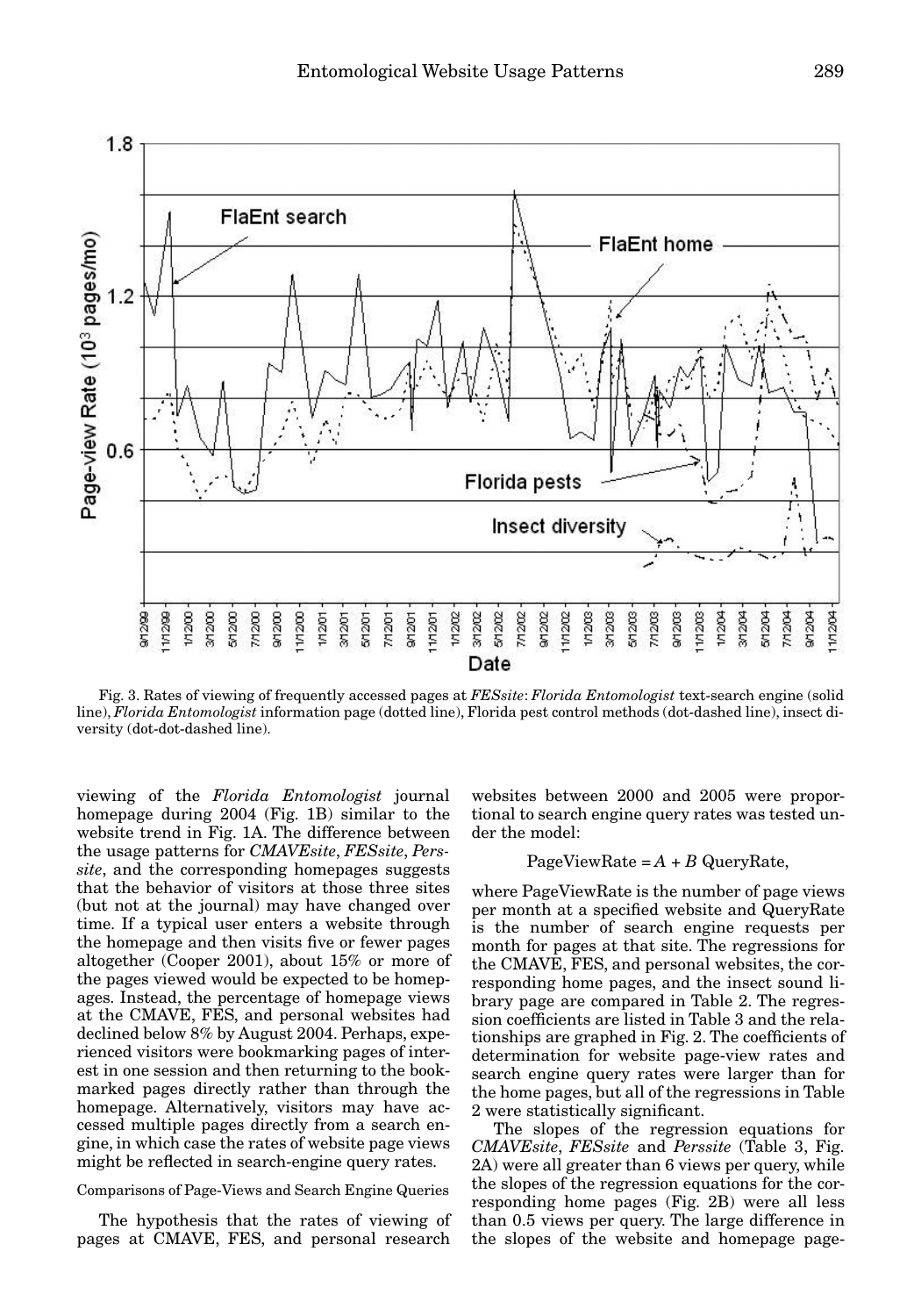

Fig. 4. Rates of viewing of frequently accessed pages at *CMAVEsite*: Insect sound library (dashed line), IFAHI research unit home (solid line), Formis database of ant literature (dot-dashed line), CMAVE publications list (dotted line).

view-rate regressions suggests that many of the viewers had queries in search for specific information present at the site rather than for general information about the hosting institution. Such information most likely would be present in highcontent pages rather than homepages. An analysis of frequently viewed pages was conducted to determine whether they were characterized by high levels of information content.

## Analysis of Frequently Viewed Pages

Page-view rates for the four most frequently viewed pages other than the website homepages in 2004 are shown for FES in Fig. 3 and CMAVE in Fig. 4. It should be noted that the *Florida Entomologist* search engine page was replaced with an improved version at the FCLA website, which reduced the rate of website page views (Fig. 1B) after September 2004. The introductory page to the *Florida Entomologist* has been viewed frequently since the FES website began, and two pages initiated in 2003 that contain information about Florida pests and Florida arthropod ecology have been viewed at increasing rates in 2004. These, together with the annual meeting program and abstract pages, contain a large fraction of the scientific information available at *FESsite*.

The most frequently accessed pages at *CMAVEsite* other than the homepage in 2004 were the insect sound library, the Formis database, the IFAHI Research Unit home page, and the CMAVE publication list (Fig. 4). The sound library contained information that is not easy to include in a traditional refereed publication, although increasing numbers of journals allow for online posting as supporting online material. The Formis database is a popular source of bibliographic information on ant literature. The CMAVE website has a larger number of high-content pages than *FESsite*, which possibly contributed to its higher rate of page-views in 2004 (Fig. 1A).

## **DISCUSSION**

The patterns described above suggest that increased usage of Internet search engines has se